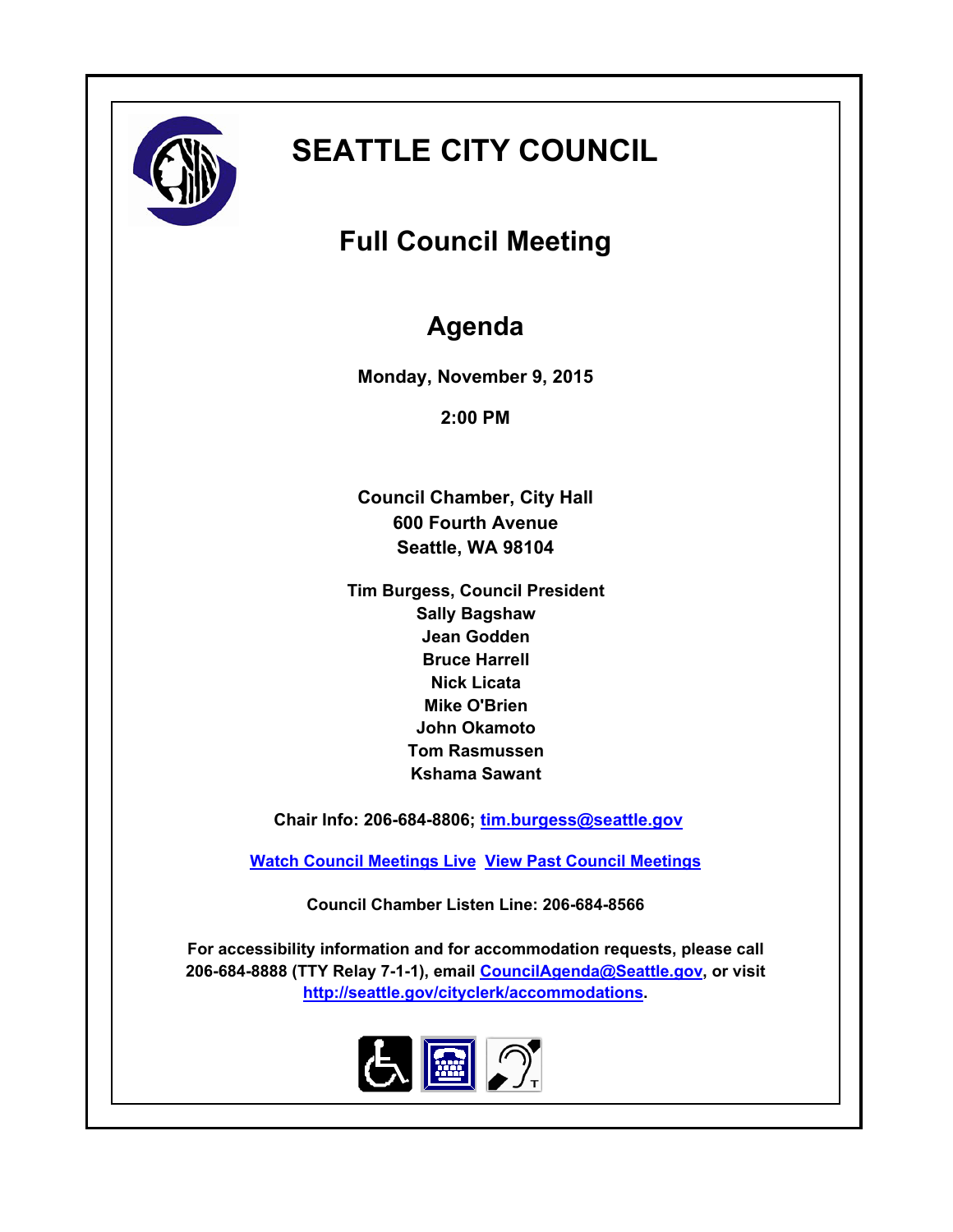## **SEATTLE CITY COUNCIL**

## **Full Council Meeting Agenda November 9, 2015 - 2:00 PM**

**Meeting Location:** Council Chamber, City Hall, 600 Fourth Avenue, Seattle, WA 98104

http://www.seattle.gov/council/ **City Council Website:**

### **A. CALL TO ORDER**

**B. ROLL CALL**

### **C. ADOPTION OF INTRODUCTION AND REFERRAL CALENDAR**

*Introduction and referral to Council committees of Council Bills (C.B.), Resolutions (Res), and Clerk Files (C.F.) for committee recommendation.*

[IRC 38](http://seattle.legistar.com/gateway.aspx?m=l&id=/matter.aspx?key=3317) **November 9, 2015**

*Attachments:* [Introduction and Referral Calendar](http://seattle.legistar.com/gateway.aspx?M=F&ID=272e4e62-c00c-4f45-9f2a-aacd07d1e884.pdf)

#### **D. APPROVAL OF THE AGENDA**

#### **E. APPROVAL OF THE JOURNAL**

[Min 44](http://seattle.legistar.com/gateway.aspx?m=l&id=/matter.aspx?key=3318) **November 2, 2015**

*Attachments:* [Minutes](http://seattle.legistar.com/gateway.aspx?M=F&ID=39102585-caa1-4192-b616-0a80203e8928.pdf)

#### **F. PRESENTATIONS**

#### **G. PUBLIC COMMENT**

*Members of the public may sign up to address the Council for up to 2 minutes on matters on this agenda; total time allotted to public comment at this meeting is 20 minutes.*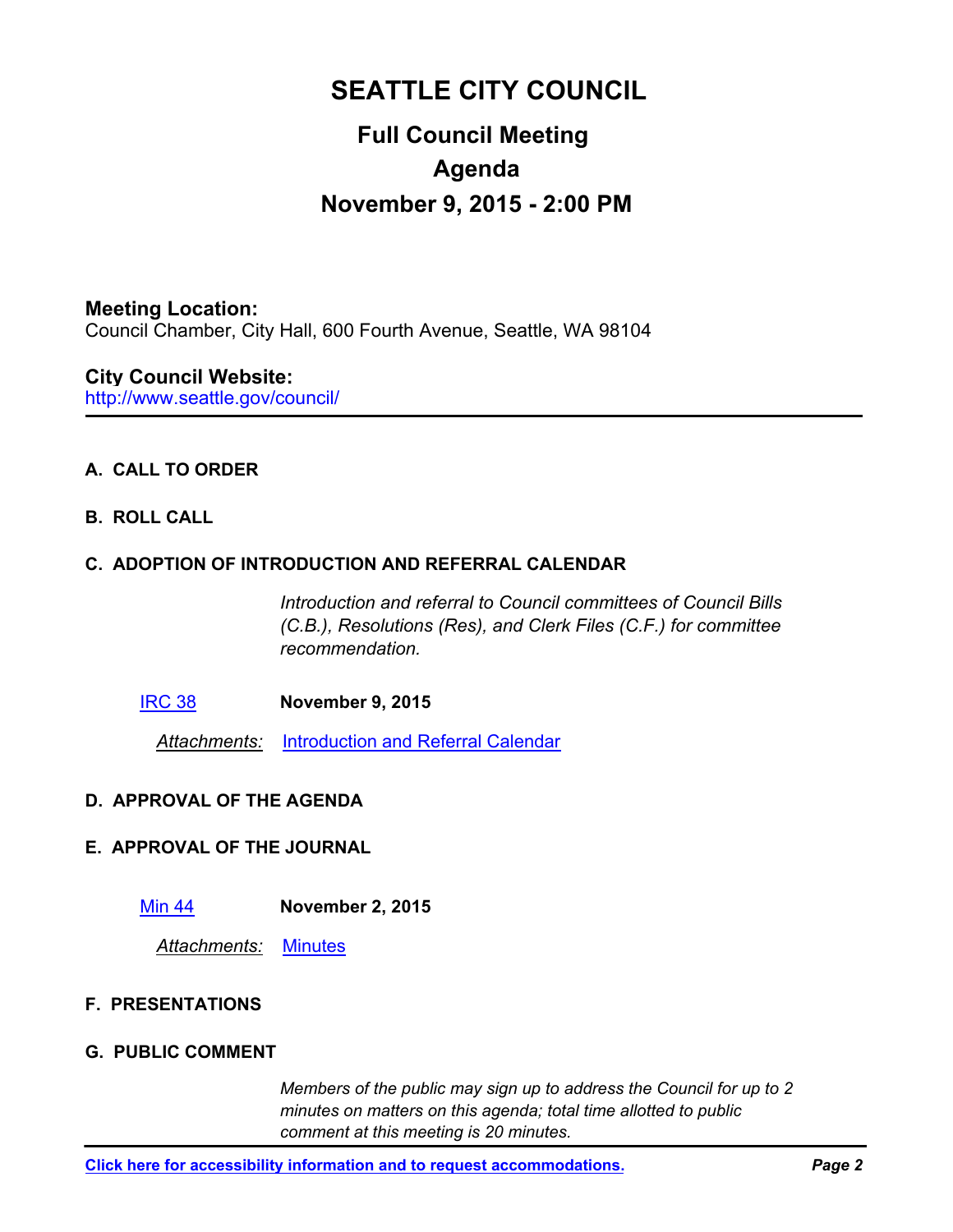#### **H. PAYMENT OF BILLS**

*These are the only Bills which the City Charter allows to be introduced and passed on the same day.*

#### **AN ORDINANCE appropriating money to pay certain audited claims and ordering the payment thereof.** [CB 118555](http://seattle.legistar.com/gateway.aspx?m=l&id=/matter.aspx?key=3289)

#### **I. COMMITTEE REPORTS**

*Discussion and vote on Bills (CB), Resolutions (Res), Clerk Files (CF), and Appointments (Appt).*

#### **SELECT COMMITTEE ON HOUSING AFFORDABILITY**

**AN ORDINANCE relating to land use and zoning; adding a new Chapter 23.58B of the Seattle Municipal Code (SMC) to establish the framework for an Affordable Housing Impact Mitigation Program for commercial development; and amending subsection 23.40.020.A, subsection 23.76.006.B, subsection 23.76.006.C, and subsection 25.05.675.I of the SMC. 1.** [CB 118498](http://seattle.legistar.com/gateway.aspx?m=l&id=/matter.aspx?key=2881)

> **The Committee recommends that Full Council pass as amended the Council Bill (CB). In Favor: 9 - O'Brien, Okamoto, Burgess, Bagshaw, Godden, Harrell, Licata, Rasmussen, Sawant Opposed: None**

*Attachments:* [Full Text: CB 118498 v2](http://seattle.legistar.com/gateway.aspx?M=F&ID=b8185b92-5ce2-46d1-902f-4dec4b3d5cb6.docx) [Proposed Amendment](http://seattle.legistar.com/gateway.aspx?M=F&ID=1010c1eb-2e8a-4704-aa99-19ad38da1120.pdf)

*Supporting Documents:*

[Summary and Fiscal Note](http://seattle.legistar.com/gateway.aspx?M=F&ID=f53045a6-32b0-4588-9cf9-6b0e51025dd8.docx)

**A RESOLUTION stating the Council's intent to make changes to zoning and land use regulations to implement a mandatory inclusionary affordable housing program for residential development and an affordable housing impact mitigation program for commercial development recommended by the Housing Affordability and Livability Agenda Advisory Committee and the Mayor; clarifying the scope of changes to be considered; establishing minimum 2.** [Res 31612](http://seattle.legistar.com/gateway.aspx?m=l&id=/matter.aspx?key=2901)